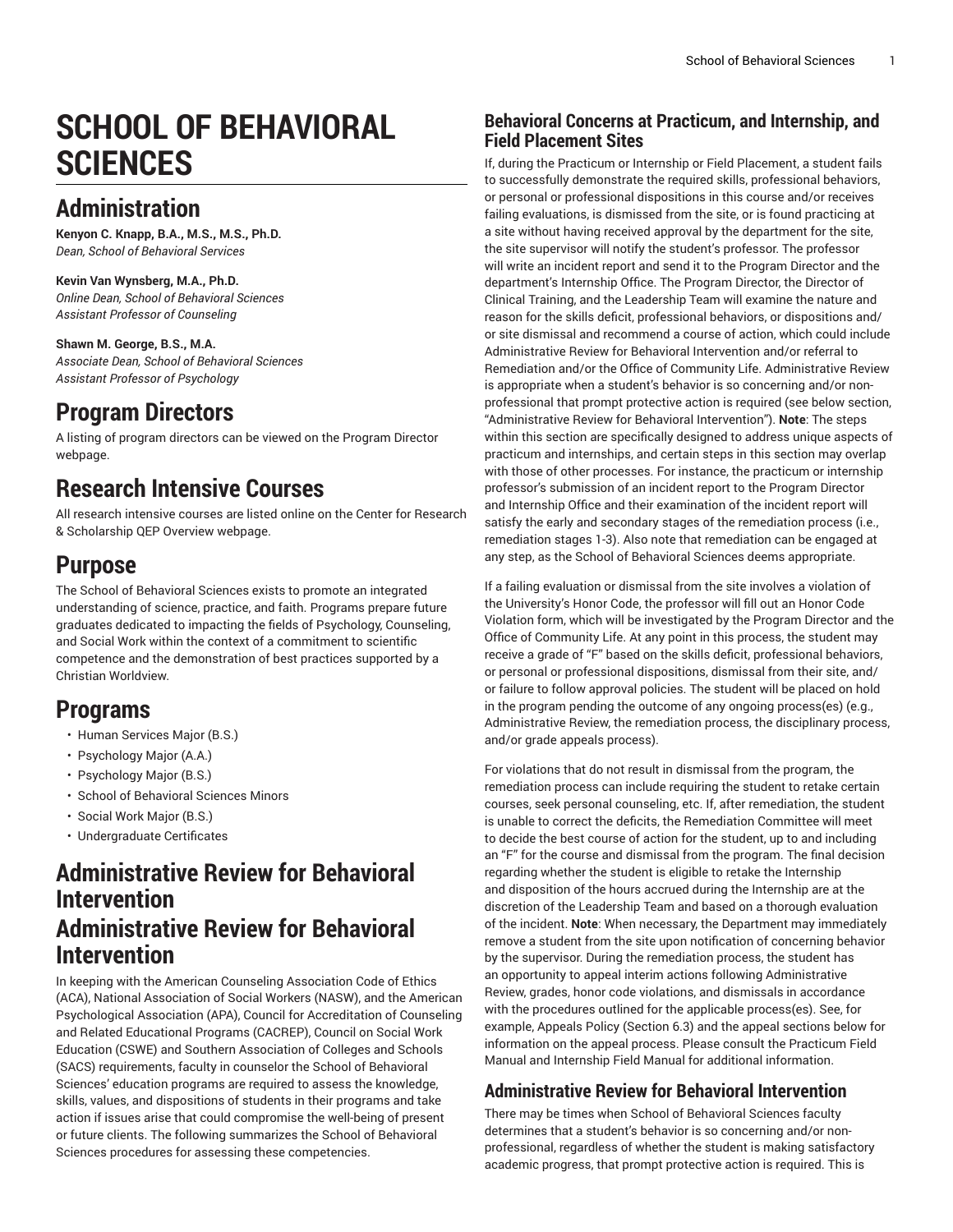especially true when students are interacting with clients in a clinical setting. In such situations, the program director will place the student on Administrative Review. As part of Administrative Review, the program director will review all of the available and relevant evidence to determine an appropriate interim action to address the concerning behavior, which may include an interim suspension of the student from courses, internships, or clinical placements. The program director may, in his or her discretion, also apply a registration hold to prevent the student from registering for courses, internships, or clinical placements (and potentially, therefore, from progressing in the program) until the behavior at issue has been resolved. The interim action should be narrowly tailored to address the concerning behavior such that it places as few restrictions as possible on the student and only as determined necessary to address the concerning behavior. Interim actions should also balance the School of Behavioral Sciences' gatekeeping function of protecting others with promoting the student's best interest. Administrative Review is protective, not disciplinary, in nature. Interim actions will remain in place until the program director (in consultation with the student and faculty) determines both that the concerning behavior has been resolved and that any pending processes to address the student's behavior are complete (e.g., the remediation process or a disciplinary matter in the Office of Community Life or the Office of Equity and Compliance).

Within 48 hours of the program director's decision to initiate the Administrative Review, the program director will notify the student in writing, which may include email, of (1) the initiation of the Administrative Review, (2) the interim action(s) imposed, and (3) the reason(s) for the Administrative Review. The program director will also notify the Registrar's Office of the interim action(s), including any registration hold. The student will have an opportunity to review all of the evidence that formed the basis for the interim action(s) and to respond (including the opportunity to present any relevant evidence) to the program director. Once the program director has an opportunity to review all of the available and relevant evidence, the program director will either reverse the interim action(s) or keep the interim action(s) in place pending the outcome of any other processes (e.g., remediation). The program director may refer the student to the Office of Community Life and/or the Remediation Committee. If the student's behavior cannot be remedied to a point such that the student is qualified to continue in the program, the student may ultimately be dismissed from the program. Should the student decide to appeal the interim action(s) imposed by the program director, the student must follow the appeal procedures below.

### **Appeal of Interim Action(s) Following Administrative Review**

Students who disagree with the interim action(s) imposed by the program director following Administrative Review have an opportunity to appeal. Students must submit the appeal in writing to the Deans of the School of Behavioral Sciences within seven (7) days of receiving the notice of the program director's decision. The appeal should clearly state the reason(s) the student believes the interim action(s) should be reversed. Once received, the Deans of the School of Behavioral Sciences (or designee) will review all available and relevant evidence and, if determined necessary, speak with the student, the program director, and/ or any other person with relevant information. The Deans of the School of Behavioral Sciences (or designee) will endeavor to make a determination within ten (10) days of receiving the appeal. The determination to uphold or reverse the interim action(s) will be sent to the student in writing, and the Deans of the School of Behavioral Sciences (or designee)'s determination concerning the interim action(s) will be final, pending the outcome of any other processes.

### **Remediation**

If, during the course of a student's studies, a faculty, staff, administrator or supervisor believes a student lacks required skills, professional behaviors and dispositions to progress in the program, that person will begin remediation procedures aimed to provide the student with information and actions to correct the impairment/deficiency. The purpose of the remediation plan is to assist the student in correcting any deficits in counseling knowledge and skills, as well as problematic personal, interpersonal, or ethical behaviors so the student may successfully continue in the program. As such, remedial instruction or interventions are closely linked to the students' developmental growth, recognizing the relationship between the alleviation of deficiencies and the development of new competencies.

We conceptualize remediation in terms of a response continuum based upon the type and severity of students' limitations, with the need to distinguish between deficient, lacks competence, and impaired:

- *Deficient:* **Requires skill-based and/or academic approach**
- *Lacks competence:* **Requires additional ethical practice-based / conceptual approach**
- *Impaired:* **Requires additional intervention-based and/or therapeutic approach**

The problematic behavior continuum can also be considered along lines of Academic, Clinical, and Personal, with Academic being more related to deficiencies and Personal more related to impairments. Clinical limitations may likely have both Academic and Personal involvement. Additionally, the program response can be considered along a continuum of education, formal remediation, and termination.

*Deficient* describes those behaviors, attitudes, or characteristics that need to be the focus of attention and change, but are not considered excessive or inappropriate. Rather, they may be important components of the student's learning experience. At this level, remediation likely involves instruction and feedback to address the deficit.

*Lacks Competence* describes a deficit in developmentally appropriate clinical competencies that are needed for ethical practice. These would include area such as performance of counseling skills and/ or professional behaviors, attitudes, or characteristics, response to supervision, and/or ability application of ethics into practice. These behaviors are considered to be excessive or inappropriate, requiring remedial action beyond the course instructor or supervisor.

*Impairment* describes those behaviors that result in a significant negative impact on professional functioning. Impairment is demonstrated by one or more of the following behaviors: (a) an inability and/or unwillingness to acquire and integrate professional standards into their repertoire of professional behavior; (b) an inability to acquire professional skills to reach an acceptable level of competency; (c) an inability to control personal stress, psychological dysfunction and/or excessive emotional reactions that interfere with professional functioning.

The Type and Severity of Limitation are considered when determining the need, if any, for remediation.

#### **Students Determined to be Deficient:**

- Inadequate knowledge base commensurate with status in program Inadequate, but improving, counseling skills
- Rudimentary ethical processing
- Simplistic, narrow, or disjointed case conceptualization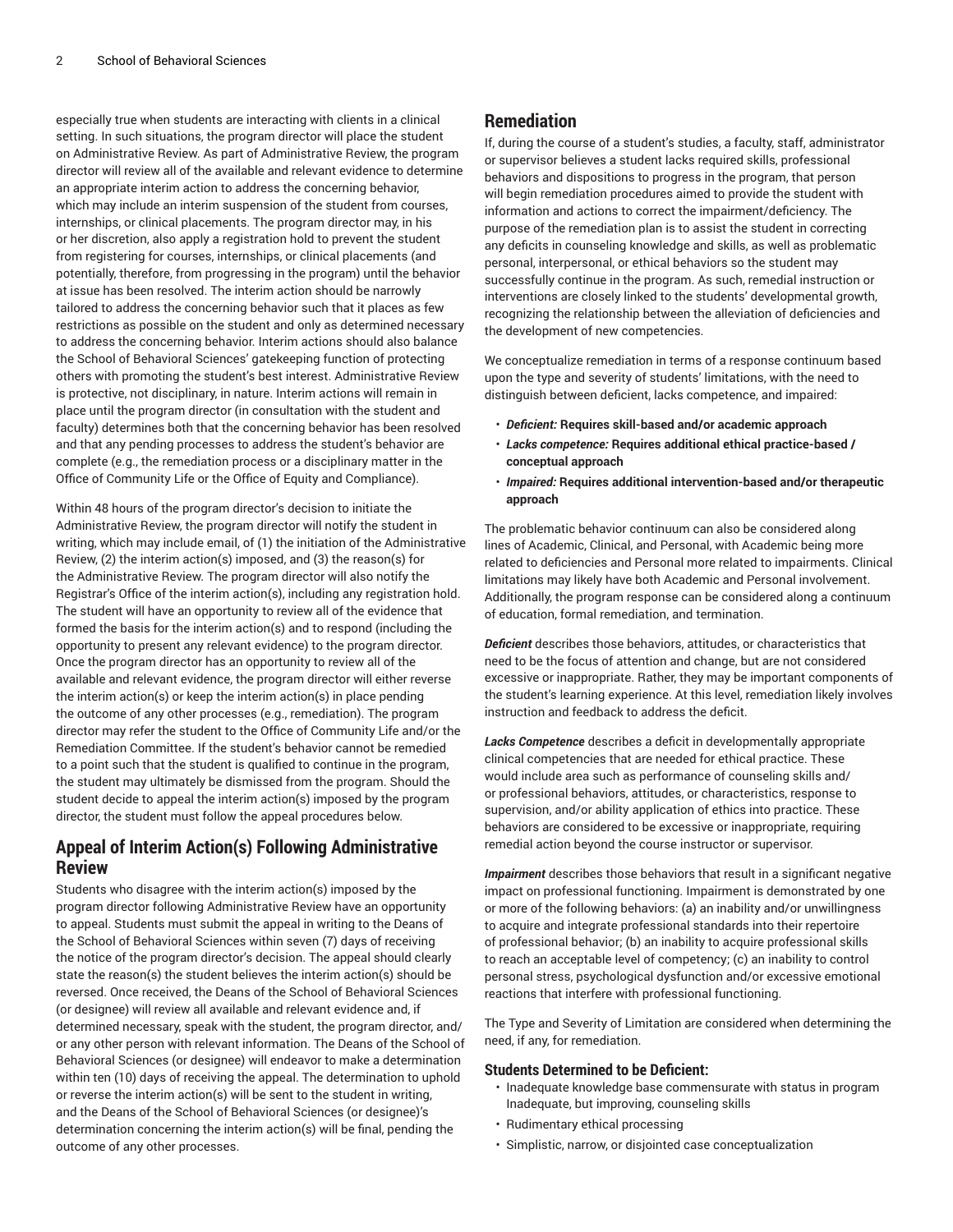• Insufficient interpersonal skills and awareness, but willingness to develop

#### **Students Determined to Lack Competence:**

- Lack of awareness of ethical principles and obligations
- Failure in responsibilities to site and/or supervisor
- Unwillingness/inability to be effective in basic counseling techniques
- Unwillingness/inability to complete appropriate documentation
- Failure to function as effective member of treatment team

#### **Students Determined to be Impaired (not inclusive): Four Themes:**

#### 1. **Interpersonal and Personal Problems**

- a. Inappropriate interpersonal skills
- b. Lacks self-control (anger, impulse control) in relationships
- c. Inappropriate boundaries
- d. Misleads or exploits others
- e. Lacks awareness of the impact they have on others
- f. Unwilling to receive feedback in supervision
- g. Does not take responsibility for deficiencies and/or problems

#### 2. **Professional Competence**

- a. Lacks foundational counseling skills
- b. Inappropriate affect in response to clients
- c. Does not recognize limitations of expertise and competence
- d. Does not apply ethical and/or legal standards to practice
- e. Lacks awareness of how their beliefs and values influence practice
- f. Does not demonstrate a respect individual differences and culture

#### 3. **Professional Behaviors**

- a. Deficits in punctuality, professional appearance, attendance, dependability
- b. Does not complete appropriate paperwork and documentation
- c. Does not adhere to the department's or their clinical site's policies

#### 4. **Professional and Personal Integrity and Maturity**

- a. Makes false, misleading or deceptive statements
- b. Displayed academic dishonesty
- c. Problems with alcohol/drug use or illegal activities
- d. Inappropriate sexual behavior
- e. Refused to consider personal counseling when recommended

Once the Type and Severity of Limitation are determined, there are several avenues that may be pursued when determining the need, if any, for remediation. Faculty are encouraged to consult with the program director, faculty remediation committee members, and other faculty when deciding the level of severity and which stage to engage the remediation process. Please note that the remediation process is not always linear or sequential. Faculty reserve the right to initiate remediation at whatever stage they deem appropriate for the student.

#### **Early Remediation Process (Stages 1 and 2)**

- Faculty or advisor meets with the student
- Determine action plan for addressing deficits Follow-up

#### **Secondary Review Remediation Process (Stage 3)**

- Notification of meeting with the director
- Assessment of problematic behavior
- Review and development of a plan
- Acceptance or appeal

#### **Formal Remediation Process (Stages 4-6) Notification**

- Assessment of Problematic Behavior Development of a Plan
- Acceptance or Appeal
- Provision if Unsuccessful

#### **Possible Committee Recommendations for a Remediation Plan**

- Personal Counseling
- Increased supervision
- Reduced practicum or internship
- Leave of absence
- Formal reprimand
- Formal probation
- Counseling out of the program
- Dismissal from the program

#### **Immediate Interventions:**

In the event of a student's disclosure, either verbally, or in writing, of a threat of serious or foreseeable harm to a person, abuse or neglect of a minor, elderly or disabled person, or current involvement in criminal activity, the faculty, staff, administrator or supervisor, will take immediate action. This action may include, but is not limited to, immediate notification of Liberty University Police Department, appropriate state law enforcement, social services personnel, emergency contacts, and notification of the appropriate program chair or associate Deans. The incident and action taken will become part of the student's permanent record.

#### **Remediation Process for the School of Behavioral Sciences:**

**Note:** The remediation plan is designed to protect the student's rights under University policies and a fair process. In addition, we stress the importance of *engaging the student* in the remediation process. These principles are infused throughout the School of Behavioral Sciences program's response continuum. Once a remediation plan is instituted, student response to remediation efforts is considered when deciding student status in the program. All stages of this remediation process will become a part of the student's record. The description of stages below does not necessarily reflect a sequential process. Rather, the faculty reserve the right to initiate remediation at any Stage 1, 2, 3, or 4-6, based on their assessment of the level of deficit and/or impairment.

#### **Stage 1: Notification by Advisor:**

When a determination is made by a faculty member that problematic behavior of an academic, clinical, or personal nature exists, and could not be resolved on an informal basis, the faculty member discusses this with the student and her or his advisor. If student problematic behavior is brought to the attention of the department through other means (e.g., from another student, report from university staff, evaluation from supervisor, etc.), the student's advisor will notify the student and discuss the concerns.

The student and her or his advisor will meet to discuss the problem and collaboratively outline a *remedial action plan* to address the concerns. This interactive process should allow the student ample opportunity to react to the information presented regarding a problem area. **If the problem is resolved, no further action is needed**. The advisor will document the meeting, the remedial action plan, and outcome into the student's personal record. The advisor will follow up with the faculty to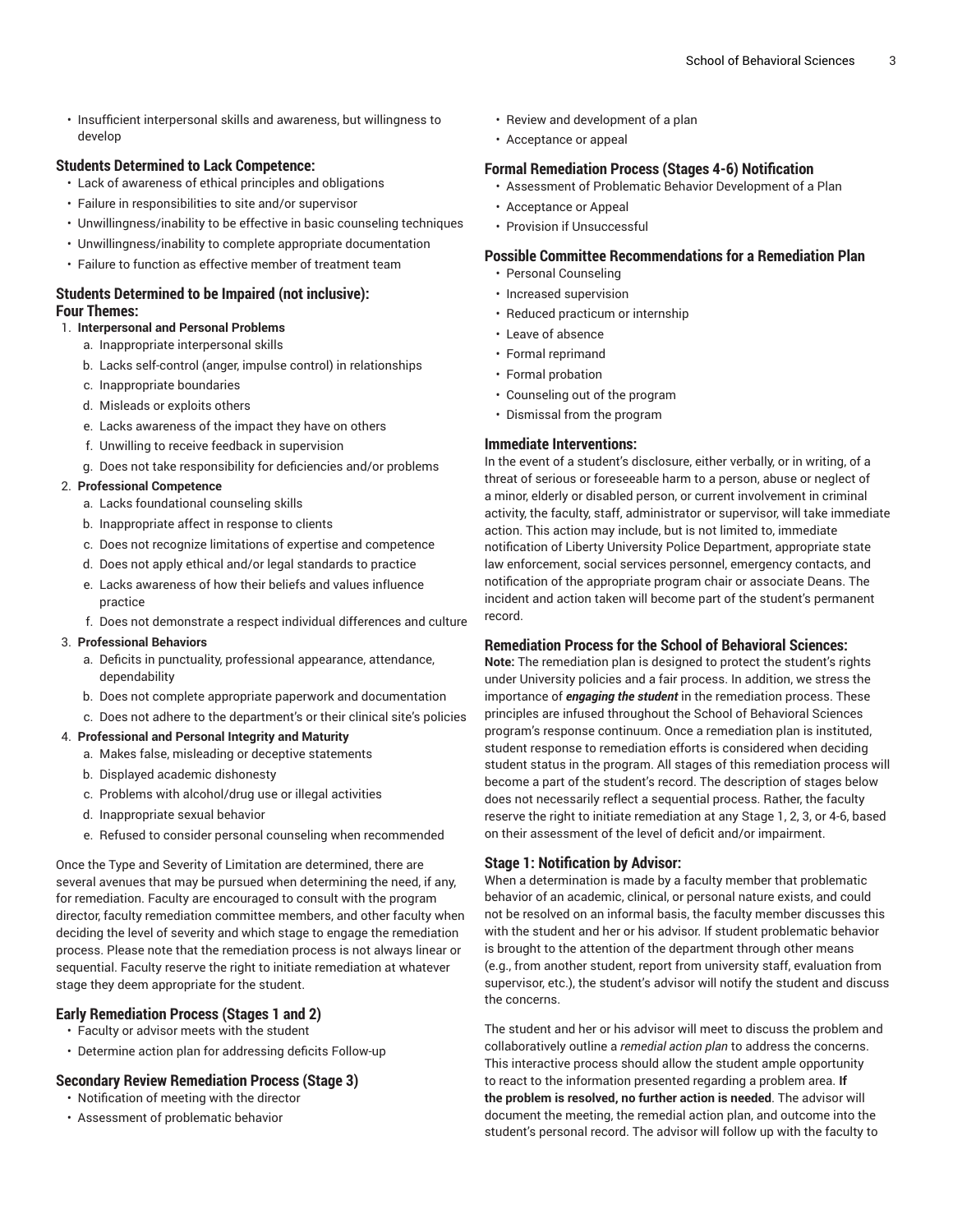ensure that the agreed-to remedial action plan was completed and the behavioral issue was successfully resolved.

If the problem is not resolved at this stage because the student does not engage in the process, disagrees with the validity of the concerns, or does not agree with the *remedial action plan*, the advisor will notify the program director of the outcome of the meeting. A meeting will then be scheduled with the student's advisor, the program director, the student, and the concerned faculty member as appropriate. This meeting will be considered a Stage 3 remediation.

#### **Stage 2: Primary Assessment of Problematic Behavior:**

If the behaviors addressed by the program faculty and the advisor persist, the advisor will again meet with the student and outline, verbally and in writing, the continued nature and extent of problematic behavior. Informal (e.g., interview with student and faculty) and formal (e.g., instruments) may be utilized as part of the assessment process. This includes feedback from the student concerning the outcome of any remedial actions taken by the student in response to the concerns raised during the notification session. When it is apparent that the student is engaged in the process but has not met the goal of the initial remedial action, a collaborative approach involving student engagement will be used to evaluate and refine the *remedial action plan*. **If the problem is successfully resolved, no further formal action is needed**. The advisor will document the meeting; outline the agreed adaptations to the remedial action plan; and the outcome. The advisor will follow up with faculty and the program director to ensure that the behavioral issues were successfully resolved and all agreed-to remedial mandates were implemented.

#### **Stage 3: Secondary Assessment of Problematic Behavior:**

If the faculty advisor or core faculty determine that the student's behaviors are at a level that requires a formal remediation process (Stage 4) or the student rejects or appeals a *remedial action plan*, a meeting will be held with the student, his or her advisor, the program director, and referring faculty member (if appropriate). The meeting date will be set to allow the student the opportunity to provide additional evidence to the group for consideration at the meeting. The purpose of the meeting will be to either 1) collaboratively re-assess the problem behavior and develop a *remedial action plan* or 2) determine that the problem needs to be addressed by the program core faculty through a remediation plan. The program director will document the meeting and outcome. The program director will report the meeting outcome to the faculty Remediation Committee.

#### **Stage 4: Referral to the Remediation Committee:**

In cases when the outcome of the meeting of the student, advisor(s) and program director results in a decision that the situation should be brought to the Remediation Committee, a meeting of the committee will be scheduled. The student will be informed in advance of the time of this meeting and will have an opportunity to provide additional information or evidence in writing to the committee for consideration at the meeting. Once all information has been presented, the Remediation Committee will decide the level and scope of remediation required to assist the student and develop a formal Remediation Plan.

#### **Remediation Plan**

#### **Stage 5: Development of a Remediation Plan:**

The Remediation Committee will review the presented information, examine the *remedial action plan* developed by the student and advisor, evaluate the progress made towards remediating problem behaviors, and develop a formal Remediation Plan. The purpose of the remediation plan is to assist the student in correcting any deficits in counseling skills or personal, interpersonal, or ethical problems so that the student may

successfully continue in the program. The elements of the plan will be congruent with the extent of the correction needed. Remediation Plans can include such actions as repeating particular courses, obtaining personal counseling, completing additional assignments, reviewing the ethics code, transferring to a non-licensure program, or academic dismissal from the select department in the School of Behavioral Sciences or Liberty University.

The program director and/or other designated persons will inform the student of the decision both orally and in writing. The student will have five working days to respond in writing (and orally, if desired) to the recommendation. The committee will review the student's response to the action decided and will make a final decision regarding the disposition of the case. Should the student file no response to the action, the decision of the committee will be considered as final. The program director and the student's advisor will notify the student in writing and orally of the outcome of the meeting.

#### **Stage 6: Acceptance or Appeal:**

The student will be given the opportunity to accept the plan of correction or to appeal it. If accepted, the student will follow the plan as developed and regularly report progress to her or his advisor. If not fully resolved, additions, amendments, or extensions to the plan may be implemented. If the problematic behavior is corrected, no further action is needed. Four options are available to faculty when reevaluating the student: (1) continuation in the program, (2) continued probation and remediation, (3) counsel the student out of the program, and (4) dismissal from the program.

#### **Provision if Unsuccessful:**

If the Remediation Committee determines that remediation is unsuccessful or that the student refuses to comply with the Remediation Plan, the Remediation Committee may recommend to the program director that the student be dismissed from the program.

#### **Final Determination Following Recommendation of Dismissal:**

Based on the Remediation Committee's recommendation of dismissal, the program director will either dismiss the student from the program or allow the student to remain in the program until the concerning behavior has been fully addressed to the satisfaction of both the program director and the Remediation Committee. If the student is dismissed from the program, the program director will provide a notice of dismissal to the student in writing. If any interim action(s) were put into place following Administrative Review (e.g., interim suspension or registration hold), those interim action(s) will remain in place. If the program director allows the student to remain in the program, the student must continue to work with the Remediation Committee to address its concerns. Any interim action(s) from Administrative Review will remain in effect, and accordingly, the student should be aware that, if he or she does not reenroll in courses within a certain period of time, he or she may break enrollment and need to re-apply to the program. In those situations, admission is not guaranteed. The student may appeal the program director's final determination of dismissal. Should the student decide to appeal his or her dismissal, he or she must follow the appeal procedures outlined below.

#### **Appeal of Dismissal:**

Students who disagree with the program director's final determination have an opportunity to appeal. The appeal must be submitted in writing to the Deans of the School of Behavioral Sciences within seven (7) days of notification of receiving the notice of the program director's decision. The appeal should clearly state the reason(s) the student believes the final determination should be overturned. Once received, the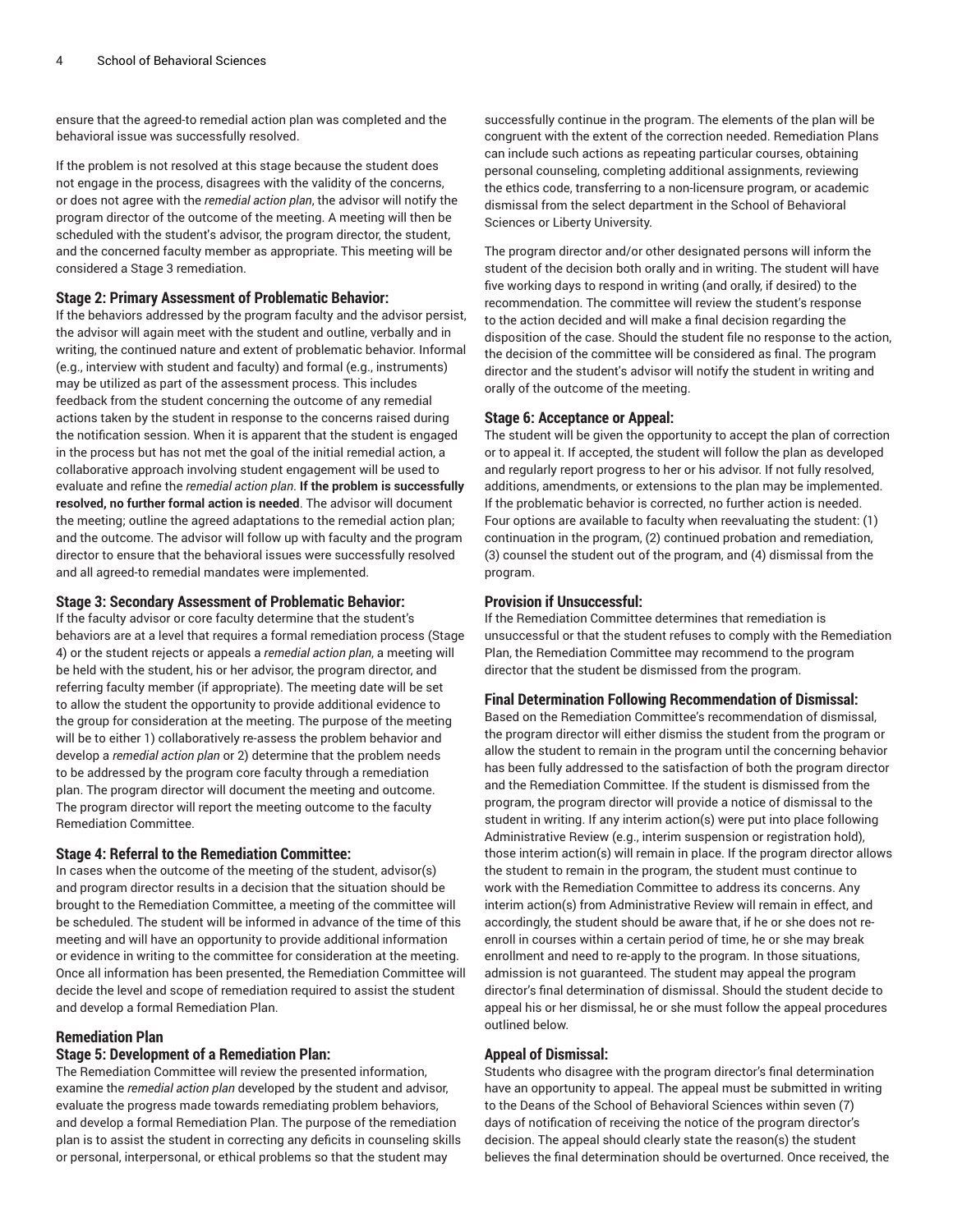Deans of the School of Behavioral Sciences (or designee) will review all relevant evidence and, if necessary, speak with the student, the program director, and any others who have relevant information (e.g., members of the Remediation Committee). The Deans of the School of Behavioral Sciences (or designee) will endeavor to make a determination within ten (10) days of receiving the appeal. The determination to uphold or overturn the final determination will be sent to the student in writing, and the Deans of the School of Behavioral Sciences (or designee)'s determination concerning the interim action(s) will be final, pending the outcome of any separate processes. If the Deans of the School of Behavioral Sciences (or designee) overturns a dismissal, the student will have the option either to remain in the program and continue work with the Remediation Committee to fully address its concerns, or to withdraw from the program.

## **James C. Dobson Center for Child Development, Marriage, & Family Studies**

Liberty University has partnered with world-renowned psychologist, author, radio show host, and family expert Dr. James C. Dobson to create Liberty University's James C. Dobson Center for Child [Development,](https://www.liberty.edu/online/james-dobson-center/) [Marriage,](https://www.liberty.edu/online/james-dobson-center/) & Family Studies. The goal of the center is to equip men and women with the knowledge to positively impact the family, and society, for Christ. Whether you are a pastor, counselor, caregiver, teacher, stayat-home-mom, businessperson, or in any other field, these courses will strengthen your faith and grow your knowledge in the area of the family and family advocacy. Video lectures integrated into the courses are taught by Dr. Dobson, as well as other distinguished, Christian psychologists and family therapists.

# **Psychology Department of Psychology**

### **Purpose**

The [Department](https://www.liberty.edu/behavioral-sciences/psychology/) of Psychology exists to provide students with the knowledge and skills required for the development of a biblicallyintegrated, evidence-based psychological understanding of humankind focused on practical application and research.

### **Psi Chi Honor Society**

Psi Chi is the International Honor Society for Psychology. Membership in Psi Chi is an earned honor which is for life. A permanent record of your membership is preserved at the Psi Chi National Office and may be used for reference purposes such as applications for graduate school and jobs.

Psi Chi inductees are eligible to order and wear the Psi Chi honor cord at graduation. Copies of Psi Chi's magazine, *Eye on Psi Chi,* are available in the main PSYC office in DeMoss Hall. Psi Chi members are eligible to present research papers/posters at Psi Chi programs held at national and regional conventions. In addition, members may participate in Psi Chi's undergraduate and graduate research award competitions, and undergraduate members may submit their research for publication in the Psi Chi Journal of Undergraduate Research. The names of new members and activities of chapters are published in *Eye on Psi Chi*.

The Liberty Psi Chi chapter inducts new members once in the fall and once in the spring. Applications for the fall induction should be submitted between September 1 and October 15, and applications for the spring induction should be submitted between January 15 and February 28. To apply for membership, please fill out an application and return it and a check for \$65 to the Psychology office in DM 4008, or mail it to the address listed in the application. Do not submit applications by email. To

be eligible to join the Liberty chapter of Psi Chi, students must meet the following requirements:

- 1. Registration for major or minor standing in Psychology.
- 2. Completion of at least 36 hours of college courses (this can include transfer courses).
- 3. Completion of at least 9 hours of Liberty Psychology courses with a PSYC prefix, excluding PSYC 101 General Psychology (3 c.h.) and PSYC 210 Developmental Psychology (3 c.h.).
- 4. GPA of at least 3.5 in Liberty Psychology courses with a PSYC prefix, excluding PSYC 101 General Psychology (3 c.h.) and PSYC 210 Developmental Psychology (3 c.h.).
- 5. Overall GPA of at least 3.35.
- 6. Check for \$65 that covers the lifetime Psi Chi national membership fee and Liberty's one-time dues (there are no additional annual dues).
- 7. Application must be submitted at least 2 months prior to student's graduation date.

You may email the current Psi Chi officers at [psichi@liberty.edu](mailto:psichi@liberty.edu) for additional information.

### **Daniels Program**

The Daniels Program (2 c.h.) is designed for students who have the desire and ability to gain experience in research development or pursue graduate training in psychology. Students in this program work on applied research projects under the mentorship of faculty members, and have the opportunity to present findings at conferences and submit articles for publication. Students can apply for this program after completing PSYC 255 Introduction to Research (3 c.h.), and are selected on the basis of their grades, Christian character, and faculty recommendations. This Program provides students the opportunity to develop the research skills and experience that will improve their ability to gain acceptance and funding in competitive graduate programs.

## **Social Work Department of Social Work**

Liberty University's [Department](https://www.liberty.edu/behavioral-sciences/social-work/) of Social Work is committed to the core values and competencies of the Social Work profession as outlined in the current Educational Policies and Accreditation Standards (EPAS) document. The Department of Social work upholds the core values of "service, social justice, the dignity and worth of the person, the importance of human relationships, integrity, competence, human rights, and scientific inquiry" in interactions with faculty, staff, and students (EPAS, 2015, p. 10).

Liberty University, including its Department of Social Work, does not engage in unlawful discrimination or harassment because of race, color, ancestry, religion, age, sex, national origin, pregnancy or childbirth, disability or military veteran status in its educational programs and activities. Liberty University maintains its Christian mission and reserves its right to discriminate on the basis of religion to the extent that applicable law respects its right to act in furtherance of its religious objectives.

For the safety and wellbeing of our students and constituents, the Department of Social Work takes into account many relevant factors (e.g., academic, behavioral, and professional readiness; as well as personal references and history) in making its decisions about admissions, readiness for field experience, and ability to continue in the program. All students must be able to meet all of the skills and competencies